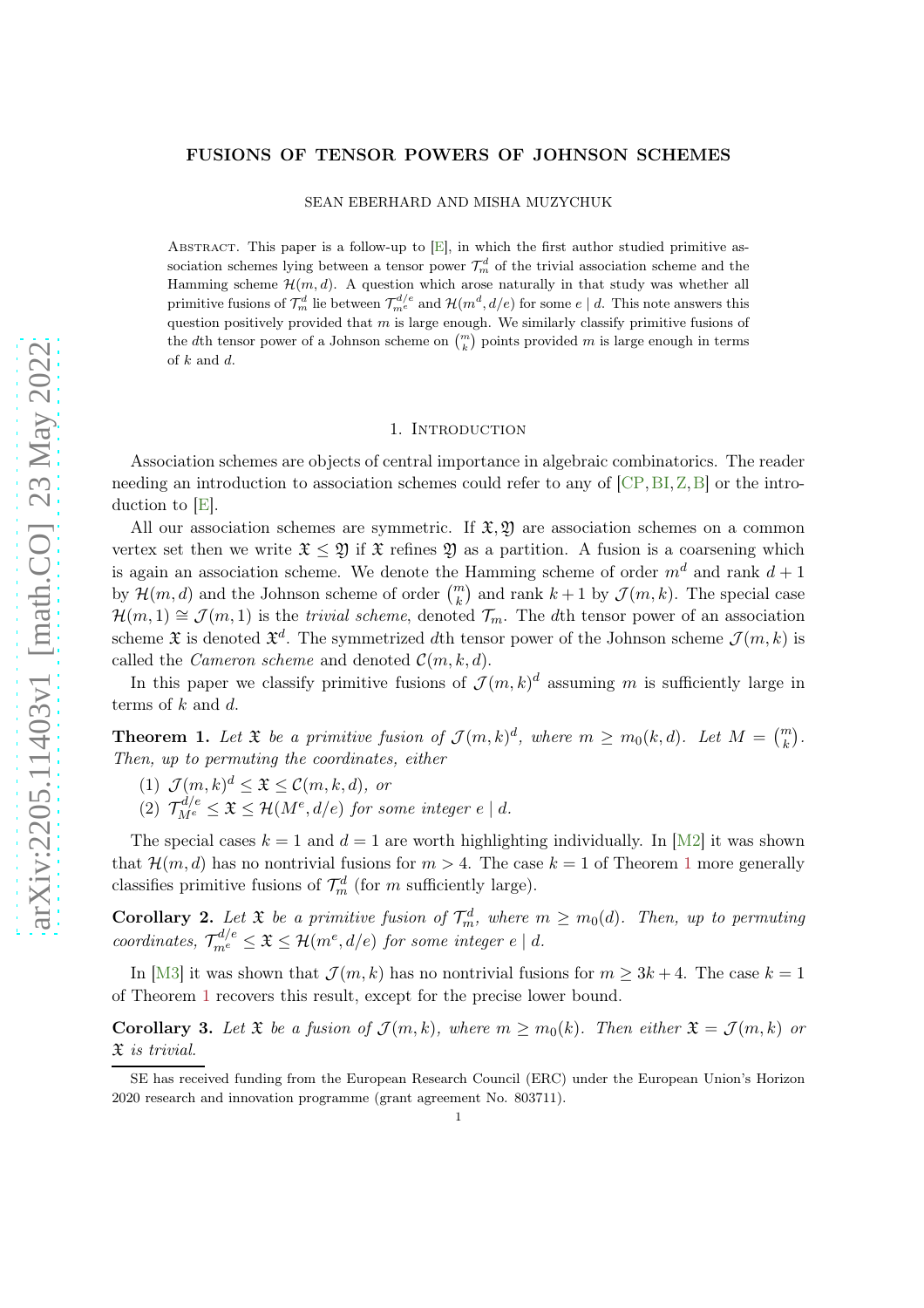Association schemes of the type appearing in the conclusion of Theorem [1](#page-0-0) are studied in [\[E\]](#page-4-0), where they are called "Cameron sandwiches" and "Hamming sandwiches", respectively. The main result of [\[E\]](#page-4-0) is that there are infinite families of nonschurian Hamming sandwiches.

<span id="page-1-2"></span>Remark 4. Imprimitive fusions of  $\mathcal{J}(m,k)^d$  are not so easily classified. Certainly one must allow arbitrary tensor products of the cases appearing in Theorem [1,](#page-0-0) but there are still many others. For example, the imprimitive wreath product  $\mathcal{T}_m \wr \mathcal{T}_m$  (see [\[CP,](#page-4-1) Section 3.4.1]) is an imprimitive fusion of  $\mathcal{T}_m^2$  not fitting this description.

As an application we give an elementary classification of primitive groups containing  $(A_m^{(k)})^d$ . Here  $A_m^{(k)}$  denotes the image of the alternating group  $A_m$  in its permutation action on k-sets, and below  $S_m^{(k)}$  is defined similarly.

<span id="page-1-0"></span>**Corollary 5.** Let  $G \leq S_n$  be a primitive permutation group containing  $(A_m^{(k)})^d$ , where  $n = {m \choose k}^d$ and  $m \geq m_0(k, d)$ . Let  $M = \binom{m}{k}$ . Then either

- <span id="page-1-1"></span> $(1)$   $(A_m^{(k)})^d \leq G \leq S_m^{(k)} \wr S_d$  or
- (2)  $(A_{M^e})^d \leq G \leq S_{M^e} \wr S_{d/e}$  for some integer  $e \mid d$ .

This is a special case of Cameron's theorem  $[C, L, M]$  $[C, L, M]$  $[C, L, M]$  $[C, L, M]$ , which more generally classifies all large primitive permutation groups. However, while the proof of Cameron's theorem depends on the classification of finite simple groups, an elementary proof of Corollary [5](#page-1-0) is obtained by combining Theorem [1](#page-0-0) with [\[W,](#page-5-1) Theorem 8.2.1].

# 2. NOTATION

Let  $[0, k]^d = \{0, \ldots, k\}^d$ . We use the following notation for vectors  $a, b, c \in [0, k]^d$ :

$$
a \leq b \iff a_i \leq b_i \text{ for all } i,
$$
  
\n
$$
|a - b| = (|a_1 - b_1|, \dots, |a_d - b_d|),
$$
  
\n
$$
\min(a, b) = (\min(a_1, b_1), \dots, \min(a_d, b_d)),
$$
  
\n
$$
\max(a, b) = (\max(a_1, b_1), \dots, \max(a_d, b_d)),
$$
  
\n
$$
a! = a_1! \cdots a_d!,
$$
  
\n
$$
\binom{a}{b} = \binom{a_1}{b_1} \cdots \binom{a_d}{b_d},
$$
  
\n
$$
\text{wt}(a) = a_1 + \cdots + a_d,
$$
  
\n
$$
\text{supp}(a) = \{i : a_i > 0\},
$$
  
\n
$$
[a] = \{b \in [0, k]^d : b \leq a\},
$$
  
\n
$$
(x)^d = (x, \dots, x),
$$
  
\n
$$
e_i = (0, \dots, 0, 1, 0, \dots, 0).
$$

We understand  $\binom{a}{b}$  $\binom{a}{b}$  to be zero unless  $(0)^d \le b \le a$ . We call wt(a) the *weight* of a and supp(a) the support of a.

If p is a polynomial in one variable we write  $deg(p)$  for its degree and  $\lambda(p)$  for its leading term.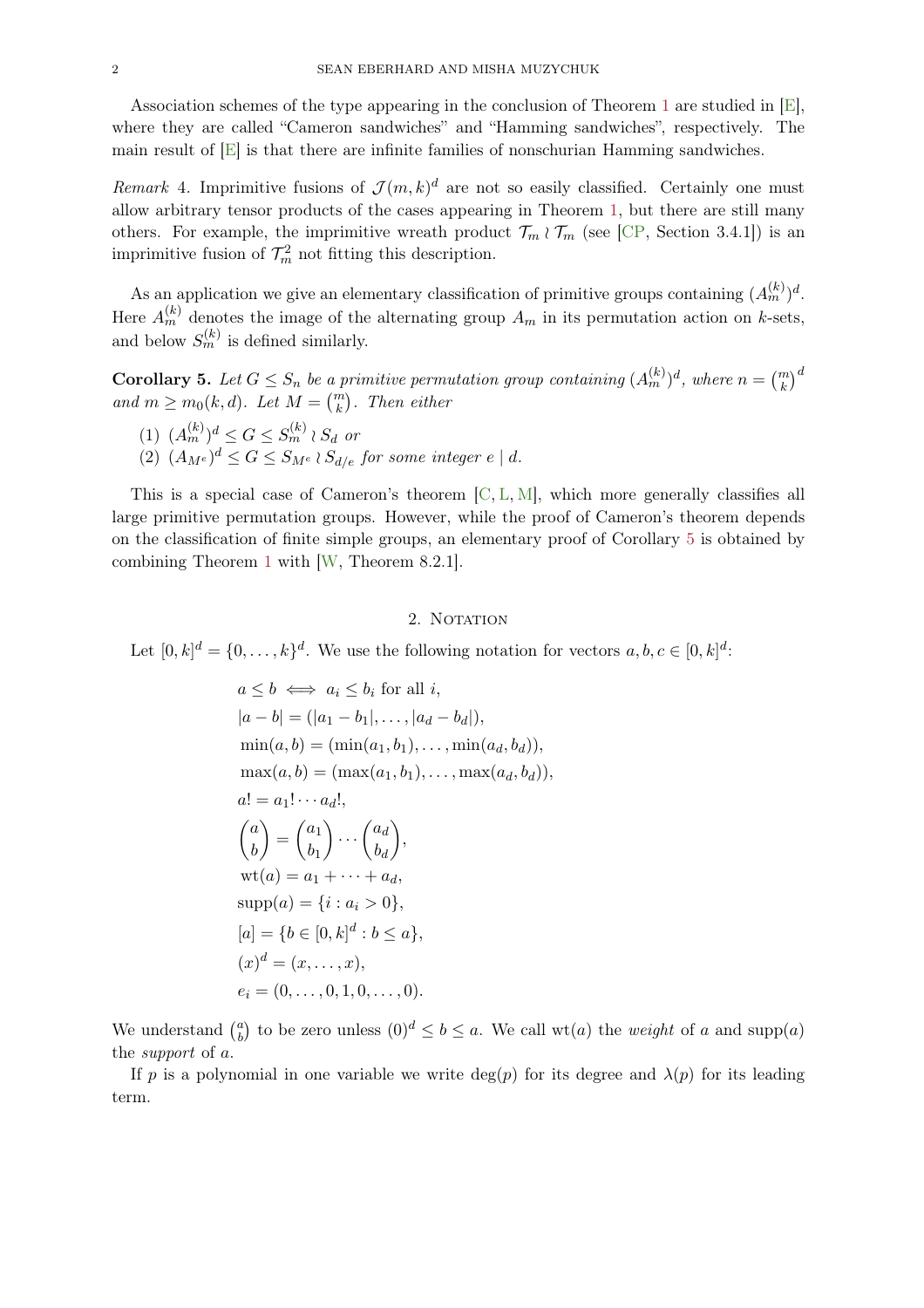# 3. Proof

<span id="page-2-0"></span>The structure constants of  $\mathcal{J}(m, k)$  are given by

$$
p_{b,c}^a(m) = \sum_i \binom{k-a}{i} \binom{a}{k-b-i} \binom{a}{k-c-i} \binom{m-k-a}{b+c+i-k}
$$

(as in [\[E,](#page-4-0) [KK\]](#page-4-9)). Here  $0 \le a, b, c \le k$ , and i can be restricted to the range

$$
\max(0, k - a - b, k - b - c, k - a - c) \le i \le \min(k - a, k - b, k - c, m - a - b - c).
$$

In the following we always assume  $m \geq 3k$ . Under this assumption we have  $p_{b,c}^a(m) > 0$  if and only if  $a, b, c$  satisfy the triangle inequalities [\[E,](#page-4-0) Lemma 4.1]. More precisely we have the following.

**Lemma 6.** We have  $p_{b,c}^a(m) > 0$  if and only if  $|b-c| \le a \le b+c$ . Assuming  $0 \le b-c \le a \le b+c$ , the leading term of  $p_{b,c}^a(m)$  is

$$
\lambda(p_{b,c}^a(m)) = \begin{cases} {a \choose b} {a \choose c} \frac{1}{(b+c-a)!} m^{b+c-a} & : a \ge b, \\ {k-a \choose k-b} {a \choose b-c} \frac{1}{c!} m^c & : a \le b. \end{cases}
$$

In particular,  $deg(p_{b,c}^a(m)) \leq min(b, c)$ , and equality holds if and only if  $a \leq max(b, c)$ .

Now consider  $\mathcal{J}(m,k)^d$ . For  $a,b,c \in [0,k]^d$ , let

$$
p_{b,c}^a(m) = \prod_{i=1}^d p_{b_i,c_i}^{a_i}(m).
$$

<span id="page-2-1"></span>These are the structure constants of  $\mathcal{J}(m,k)^d$ . The following lemma generalizes the previous one.

**Lemma 7.** Let  $a, b, c \in [0, k]^d$ . Then  $p_{b,c}^a(m) > 0$  if and only if  $|b - c| \le a \le b + c$  Moreover  $deg(p_{b,c}^a(m)) \leq \text{wt}(\min(b,c)),$  with equality if and only if  $a \leq \max(b,c)$ . If  $deg(p_{b,c}^a(m)) =$  $\text{wt}(b) = \text{wt}(c)$  then  $a \leq b = c$  and the leading term of  $p_{b,c}^a(m)$  is

$$
\lambda(p_{b,c}^a(m)) = \binom{(k)^d - a}{(k)^d - b} \frac{1}{b!} m^{\text{wt}(b)}.
$$

*Proof.* It follows from  $p_{b,c}^a(m) = \prod_{i=1}^d p_{b_i}^{a_i}$  $b_{i,c_i}(m)$  that  $p_{b,c}^a(m) > 0$  iff each triple  $a_i, b_i, c_i$  satisfies the triangle condition  $|b_i - c_i| \le a_i \le b_i + c_i$ . In this case

$$
\deg(p_{b,c}^a(m)) = \sum_{i=1}^d \deg(p_{b_i,c_i}^{a_i}(m)) \le \sum_{i=1}^d \min(b_i,c_i) = \text{wt}(\min(b,c)).
$$

Equality holds if and only if  $a_i \leq \max(b_i, c_i)$  for all *i*.

If  $\deg(p_{b,c}^a(m)) = \text{wt}(b) = \text{wt}(c)$  then  $\text{wt}(\min(b,c)) = \text{wt}(b) = \text{wt}(c)$ , which implies  $b = c$ , and moreover we have seen that we must have  $a \leq b$ . Multiplying the leading terms of  $p_{b}^{a_i}$ .  $\substack{a_i \ b_i, c_i}(m)$ given by the previous lemma, we get the claimed formula.

Let  $\mathfrak X$  be a fusion of  $\mathcal J(m,k)^d$ . Since  $\mathfrak X$  is a coarsening of  $\mathcal J(m,k)^d$  there is a partition  $\mathfrak S$  of  $[0, k]^d$  such that  $\mathfrak{X} = \{R_\alpha : \alpha \in \mathfrak{S}\},\$  where

$$
(u,v) \in R_{\alpha} \iff (|u_1 \setminus v_1|, \ldots, |u_d \setminus v_d|) \in \alpha.
$$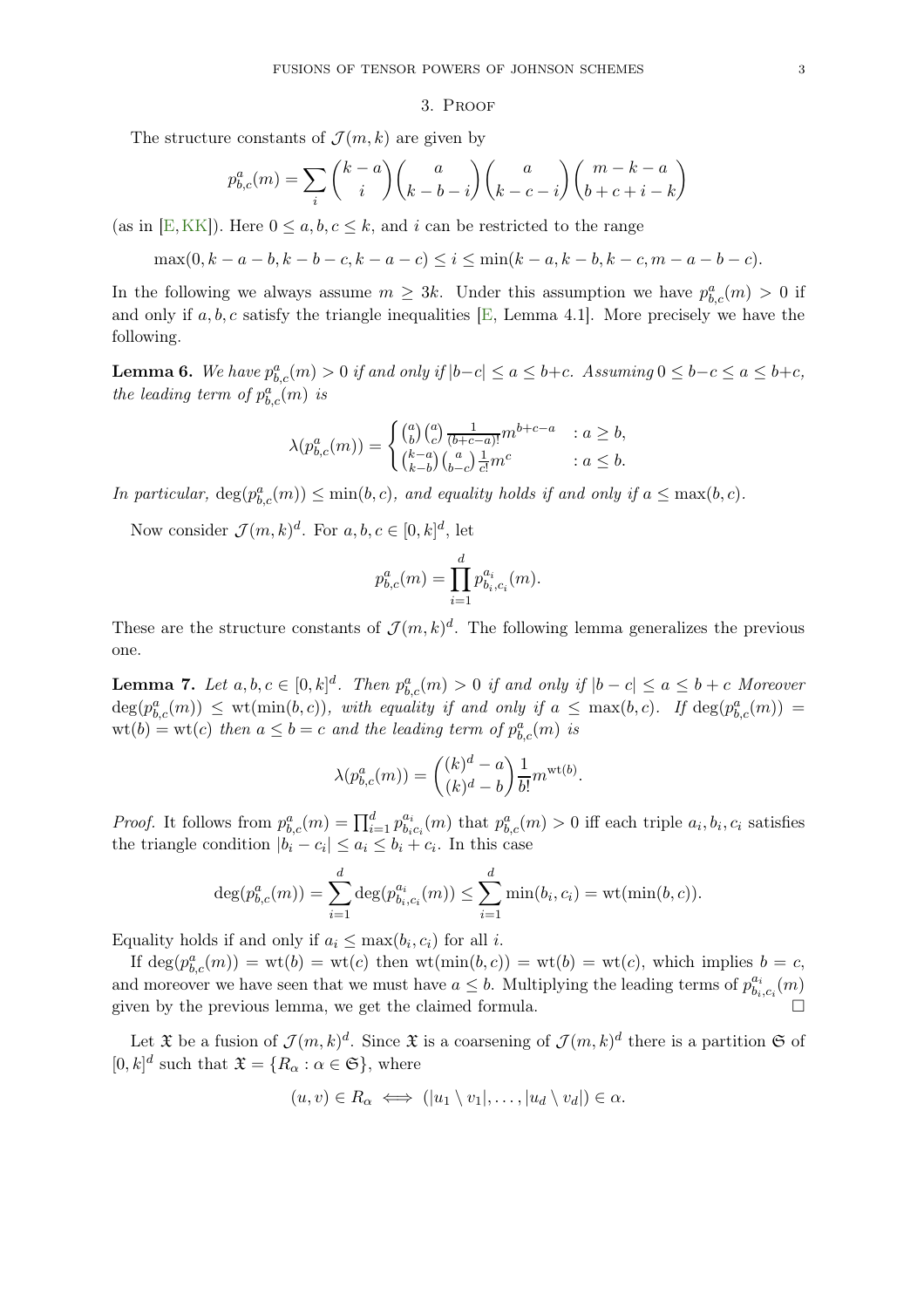In this situation we write  $\mathfrak{X} = \mathcal{J}(m, k)^\mathfrak{S}$  [\[E,](#page-4-0) Section 4]. For  $\beta, \gamma \in \mathfrak{S}$  and  $a \in [0, k]^d$  define

$$
p_{\beta,\gamma}^a(m) = \sum_{b \in \beta, c \in \gamma} p_{b,c}^a(m).
$$

For  $\mathfrak{X} = \mathcal{J}(m, k)$ <sup> $\mathfrak{S}$ </sup> to be an association scheme,  $\mathfrak{S}$  must satisfy two conditions:

- (1)  $\{(0)^d\} \in \mathfrak{S}$ ,
- (2)  $p^a_{\beta,\gamma}(m) = p^{a'}_{\beta,\gamma}(m)$  for all  $\alpha,\beta,\gamma \in \mathfrak{S}$  and  $a,a' \in \alpha$ .

Assuming  $m \ge m_0(k, d)$  (as we do from now on), the latter condition holds only if  $p^a_{\beta, \gamma}(m)$  and  $p_{\beta,\gamma}^{a'}(m)$  are equal as polynomials. We may denote the common value of  $p_{\beta,\gamma}^a(m)$  by  $p_{\beta,\gamma}^{\alpha}(m)$ ; these are the structure constants of X.

We call the sets  $\alpha \in \mathfrak{S}$  the *basic*  $\mathfrak{S}\text{-}sets$ ; their unions are called  $\mathfrak{S}\text{-}sets$ . For nonempty  $S \subseteq [0,k]^d$  let  $\text{wt}(S) = \max{\text{wt}(b) \mid b \in S}$ . For  $\alpha \in \mathfrak{S}$  let  $\alpha^*$  be the set of  $a \in \alpha$  of maximal weight. Let  $D_{\alpha} = \bigcup_{a \in \alpha^*} [a]$ . Note that  $\alpha^* \subseteq D_{\alpha}$ .

<span id="page-3-0"></span>**Proposition 8.** Let  $\beta \in \mathfrak{S}$  be a basic  $\mathfrak{S}\text{-set}$ .

- (1)  $D_\beta$  is an G-set, and wt( $D_\beta \setminus \beta$ )  $<$  wt( $\beta$ ).
- (2) For every basic set  $\alpha \in \mathfrak{S}$  there is constant  $N_{\alpha}^{\beta}$  such that

$$
\sum_{b:a\leq b\in\beta^*} \binom{(k)^d-a}{(k)^d-b} = N_\alpha^\beta \qquad (a\in\alpha).
$$

- (3) Every element of  $\beta$  is dominated by a unique element of  $\beta^*$ .
- (4) Either wt( $\beta$ ) = wt( $D_{\beta} \setminus \beta$ ) + 1 or  $\beta^* \subseteq \{0, k\}^d$ .

*Proof.* Let  $w = \text{wt}(\beta)$  and  $D = D_{\beta}$ . Since the polynomials  $p_{b,c}^a(m)$  have positive leading coefficient whenever they are nonzero, the degree of  $p^a_{\beta,\beta}(m)$  is, by the previous lemma,

$$
\deg(p^a_{\beta,\beta}(m)) = \max_{b,c \in \beta} \deg(p^a_{b,c}(m)) \le \max_{b,c \in \beta} \operatorname{wt}(\min(b,c)) \le w,
$$

with equality holding if and only if  $a \leq b = c \in \beta^*$ , i.e., if and only if  $a \in D$ . Since  $p^a_{\beta,\beta}(m)$ should depend only on the cell of G containing a, it follows that D is an G-set. Since  $\beta$  is basic,  $\beta \subseteq D$ , and since  $\beta \supseteq \beta^*$  we have  $\text{wt}(D \setminus \beta) < \text{wt}(\beta)$ .

Moreover if  $a \in D$  then the leading term of  $p_{\beta,\beta}^a$  is

$$
\lambda(p_{\beta,\beta}^a(m)) = \sum_{b:a \le b \in \beta^*} \binom{(k)^d - a}{(k)^d - b} \frac{1}{b!} m^w,
$$

and again this should depend only on the cell  $\alpha$  containing a. Taking  $a = b \in \beta^*$  and  $\alpha = \beta$ , it follows that b! is a constant for  $b \in \beta^*$ . Hence (2) holds (if  $\alpha$  is not contained in D then  $N_{\alpha}^{\beta}=0$ ).

Next apply (2) with  $\alpha = \beta$ . Taking  $a \in \beta^*$  shows  $N^{\beta}_{\beta} = 1$ , so (3) holds. Finally let  $b \in \beta^*$  and suppose  $a = b - e_i \geq 0$ . If  $a \in \beta$  then we get

$$
\binom{k-b_i+1}{k-b_i} = N_{\beta}^{\beta} = 1,
$$

so  $b_i = k$ . Hence either wt(b) = wt( $\beta$ ) + 1 or  $b_i \in \{0, k\}$  for all i, which implies (4).

We can define a partial ordering on  $\mathfrak{S}$  by saying  $\alpha \prec \beta$  if every  $a \in \alpha$  is dominated by some  $b \in \beta$ . By part (3) of the proposition, this is equivalent to  $N_{\alpha}^{\beta} > 0$ . It is obvious that  $\preceq$  is reflexive and transitive on G. To verify antisymmetry, note that if  $\alpha \preceq \beta \preceq \alpha$  and  $a \in \alpha^*$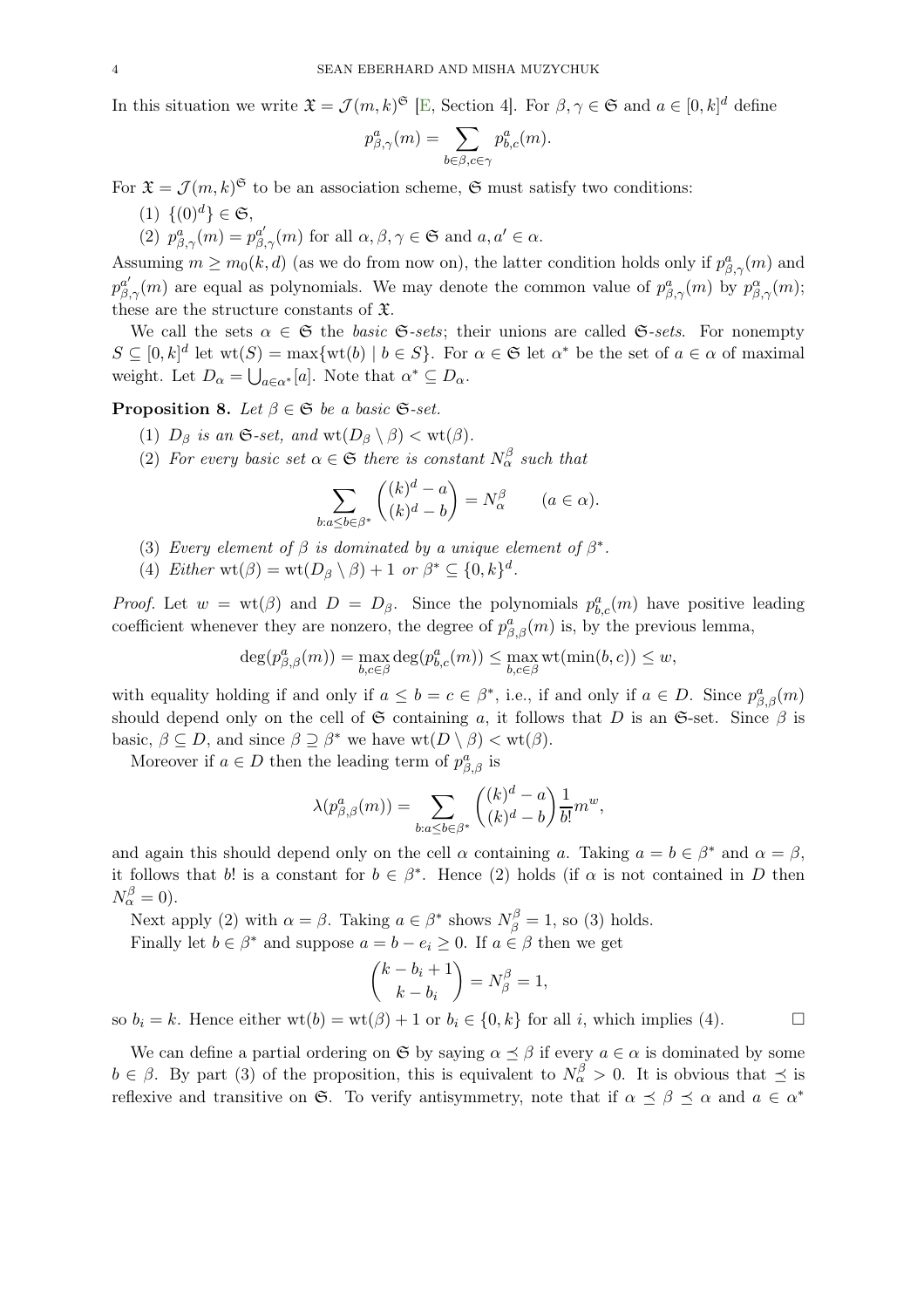then there are  $b \in \beta$  and  $a' \in \alpha$  such that  $a \leq b \leq a'$ , which by maximality of a implies  $a = b = a'$  and hence  $\alpha = \beta$  since G is a partition. We say  $\alpha \in \mathfrak{S}$  is minimal if it is minimal in  $(\mathfrak{S} \setminus \{(0)^d\}, \preceq)$ .

**Corollary 9.** Let  $\alpha \in \mathfrak{S}$  be a minimal basic set. Then  $D_{\alpha} = \alpha \cup \{(0)^d\}$ . Moreover the elements of  $\alpha^*$  have disjoint equal-sized supports, and either wt( $\alpha$ ) = 1 or  $\alpha^* \subseteq \{0, k\}^d$ .

*Proof.* Apply the proposition. Note that if  $\beta$  is a basic subset of  $D_{\alpha} \setminus \alpha$  then  $\beta \prec \alpha$ . By minimality of  $\alpha$  this implies  $\beta = \{(0)^d\}$ . Hence  $D_\alpha = \alpha \cup \{(0)^d\}$ . Next, for any  $a \in \alpha^*$ and  $i \in \text{supp}(a)$  we have  $e_i \in D_\alpha$ . By part (3) of Proposition [8,](#page-3-0) a is the unique element of  $\alpha^*$  dominating  $e_i$ . Therefore the elements of  $\alpha^*$  have disjoint supports. By part (4), either  $wt(\alpha) = 1$  or  $\alpha^* \subseteq \{0, k\}^d$ . If  $wt(\alpha) = 1$  then all  $a \in \alpha^*$  have singleton support, and otherwise  $|\text{supp}(a)| = \text{wt}(a)/k = \text{wt}(\alpha)/k$  for all  $a \in \alpha^*$ .

Until now  $\mathfrak X$  could be imprimitive. Now we specialize to the primitive case to complete the proof of Theorem [1.](#page-0-0) Let  $\alpha \in \mathfrak{S}$  be minimal. If  $\mathfrak{X}$  is primitive then  $R_{\alpha}$  must be connected, which implies that  $\alpha^*$  covers  $\{1, \ldots, d\}$ . Hence  $\alpha^*$  is an equipartition of  $\{1, \ldots, d\}$ . Let  $w = \text{wt}(\alpha)$ . If  $w = 1$  then  $\alpha^*$  must be the set of elements of weight 1, so  $R_\alpha$  is the Cameron graph. Since the Weisfeiler–Leman stabilization of the Cameron graph is the Cameron scheme, we find  $\mathfrak{X} \leq \mathcal{C}(m,k,d)$ . If  $w > 1$  then  $\alpha^* \subseteq \{0,k\}^d$ . If the elements of  $\alpha^*$  have support size e then  $R_\alpha$ is the Hamming graph  $H(M^e, d/e)$ , so  $\mathfrak{X} \leq \mathcal{H}(M^e, d/e)$ . To finish we must show  $\mathcal{T}_{M^e}^{d/e} \leq \mathfrak{X}$ . For this it suffices to prove that for every  $\beta \in \mathfrak{S}$ , the elements of  $\beta^*$  are sums of elements of  $\alpha^*$ (and in particular  $\beta^* \subseteq \{0, k\}^d$ ).

We apply Proposition [8\(](#page-3-0)2) to  $\alpha$  and  $\beta$ . Let  $i \in \{1, ..., d\}$ . Taking  $a = e_i$ , we find that  $N_{\alpha}^{\beta}$  is at least the number of  $b \in \beta^*$  such that  $b_i > 0$ . On the other hand, taking a to be the unique element of  $\alpha^*$  dominating  $e_i$ , since  $a \in \{0, k\}^d$  we find that  $N_\alpha^\beta$  is equal to the number of  $b \in \beta^*$ such that  $a \leq b$ . Hence  $b_i > 0$  implies  $a \leq b$ . This implies that b is the sum of those  $a \in \alpha^*$ such that  $a \leq b$ , as required.

#### **REFERENCES**

- <span id="page-4-3"></span>[B] R. A. Bailey, Association schemes, Cambridge Studies in Advanced Mathematics, vol. 84, Cambridge University Press, Cambridge, 2004. Designed experiments, algebra and combinatorics. MR2047311 ↑[1](#page-0-1)
- <span id="page-4-2"></span>[BI] E. Bannai and T. Ito, Algebraic combinatorics. I, The Benjamin/Cummings Publishing Co., Inc., Menlo Park, CA, 1984. Association schemes. MR882540 ↑[1](#page-0-1)
- <span id="page-4-6"></span>[C] P. J. Cameron, Finite permutation groups and finite simple groups, Bull. London Math. Soc. 13 (1981), no. 1, 1–22. MR599634 ↑[1](#page-1-1)
- <span id="page-4-1"></span>[CP] G. Chen and I. Ponomarenko, Lectures on coherent configurations (2019), available at <http://www.pdmi.ras.ru/~inp/ccNOTES.pdf>. Online lecture notes. ↑[1,](#page-0-1) [4](#page-1-2)
- <span id="page-4-0"></span>[E] S. Eberhard, Hamming sandwiches (2022), [arXiv:2203.03687.](https://arxiv.org/abs/2203.03687) ↑[\(document\),](#page-0-2) [1,](#page-0-1) [1,](#page-0-3) [3,](#page-2-0) [3](#page-2-1)
- <span id="page-4-9"></span>[KK] L. A. Kalužnin and M. H. Klin, Certain maximal subgroups of symmetric and alternating groups, Mat. Sb. (N.S.) 87(129) (1972), 91–121. MR0297854 ↑[3](#page-2-0)
- <span id="page-4-7"></span>[L] M. W. Liebeck, On minimal degrees and base sizes of primitive permutation groups, Arch. Math. (Basel) 43 (1984), no. 1, 11–15. MR758332 ↑[1](#page-1-1)
- <span id="page-4-8"></span>[M[1](#page-1-1)] A. Maróti, *On the orders of primitive groups*, J. Algebra 258 (2002), no. 2, 631–640. MR1943938 ↑1
- <span id="page-4-4"></span>[M2] M. E. Muzychuk, Subschemes of Hamming association schemes  $H(n, q)$ ,  $q \ge 4$ , 1992, pp. 119–128. Interactions between algebra and combinatorics. MR1192835 ↑[1](#page-0-4)
- <span id="page-4-5"></span>[M3] , Subschemes of the Johnson scheme, European J. Combin. 13 (1992), no. 3, 187–193. MR1164762 ↑[1](#page-0-5)